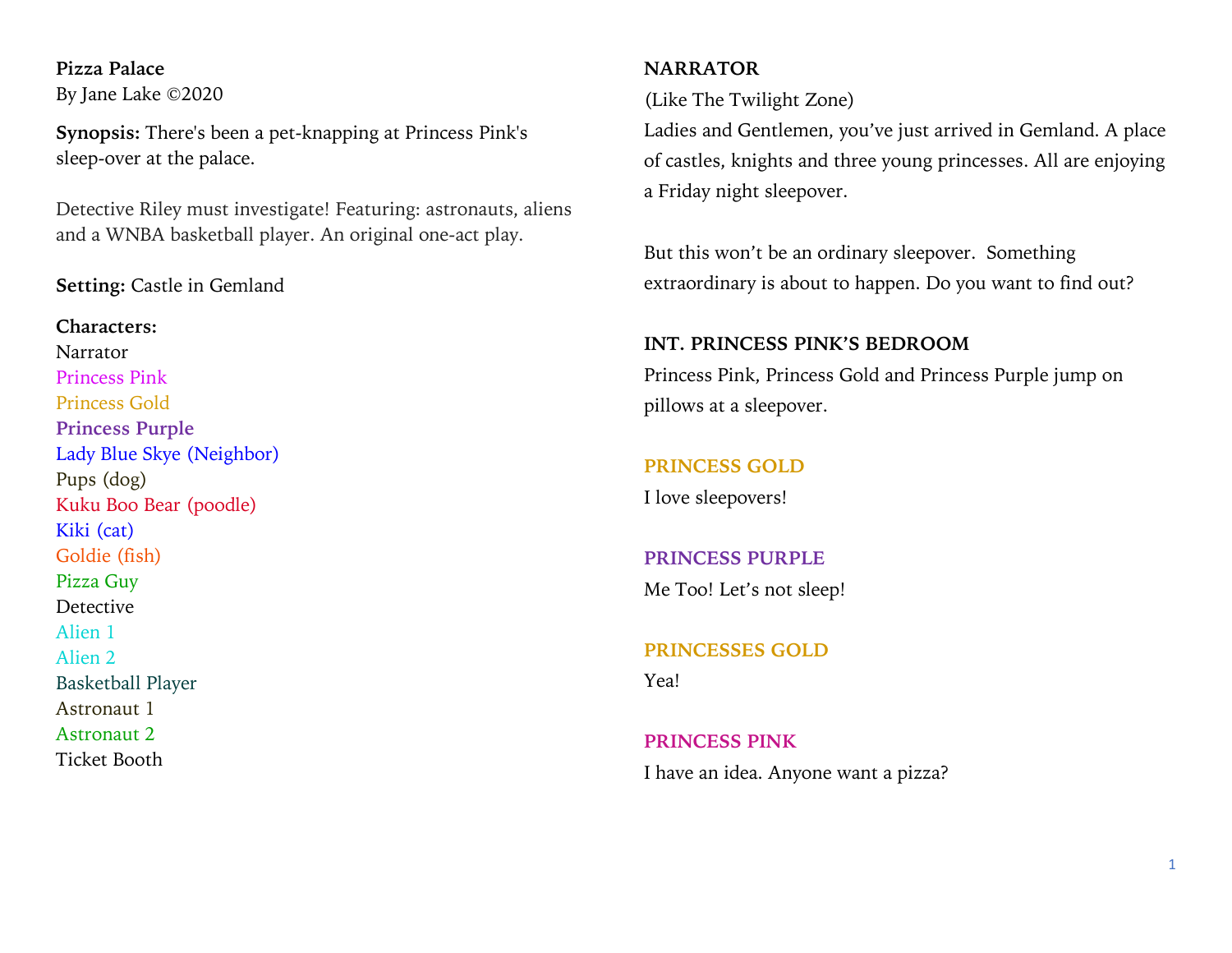# **PRINCESSES** We do!

## **PRINCESS PINK**

Great!

# **INT. STAGE LEFT with SMALL TABLE and PHONE. PIZZA MAN**

Good evening. Pizza Palace, the best pizza restaurant in all of Gemland. May I take your order?

# **INT. STAGE RIGHT at NIGHT STAND with PRINCESS PHONE**

# **PRINCESS PINK**

Yes, I would like to order. Hmm. What should I get? (Asks audience) A Hawaiian pizza?

**PRINCESS GOLD** Mmmm. Pineapple and ham. So salty, sweet and cheesy!

**PRINCESS PINK** No, no no. A deep dish Chicago-style.

**PRINCESS PURPLE** Too much sausage. I'm already full. Buuuuurp! PUPS tugs on PRINCESS PURPLE's dress.

# **PRINCESS PINK**

(Asks audience) What should I order?

**PRINCESS PINK** OK, I got this. Pizza Man? We'll have a large Thin Crust.

PIZZA GUY One large pizza to the castle in 30 minutes.

PRINCESS GOLD Wait! Our pets want pizza too.

Kiki whispers in PRINCESS GOLD's ear.

# **PRINCESS GOLD** What? Oh. Kiki wants tuna.

**PUPS** Woof woof. Pupperoni please.

PRINCESS PINK And Goldie do you want anchovy?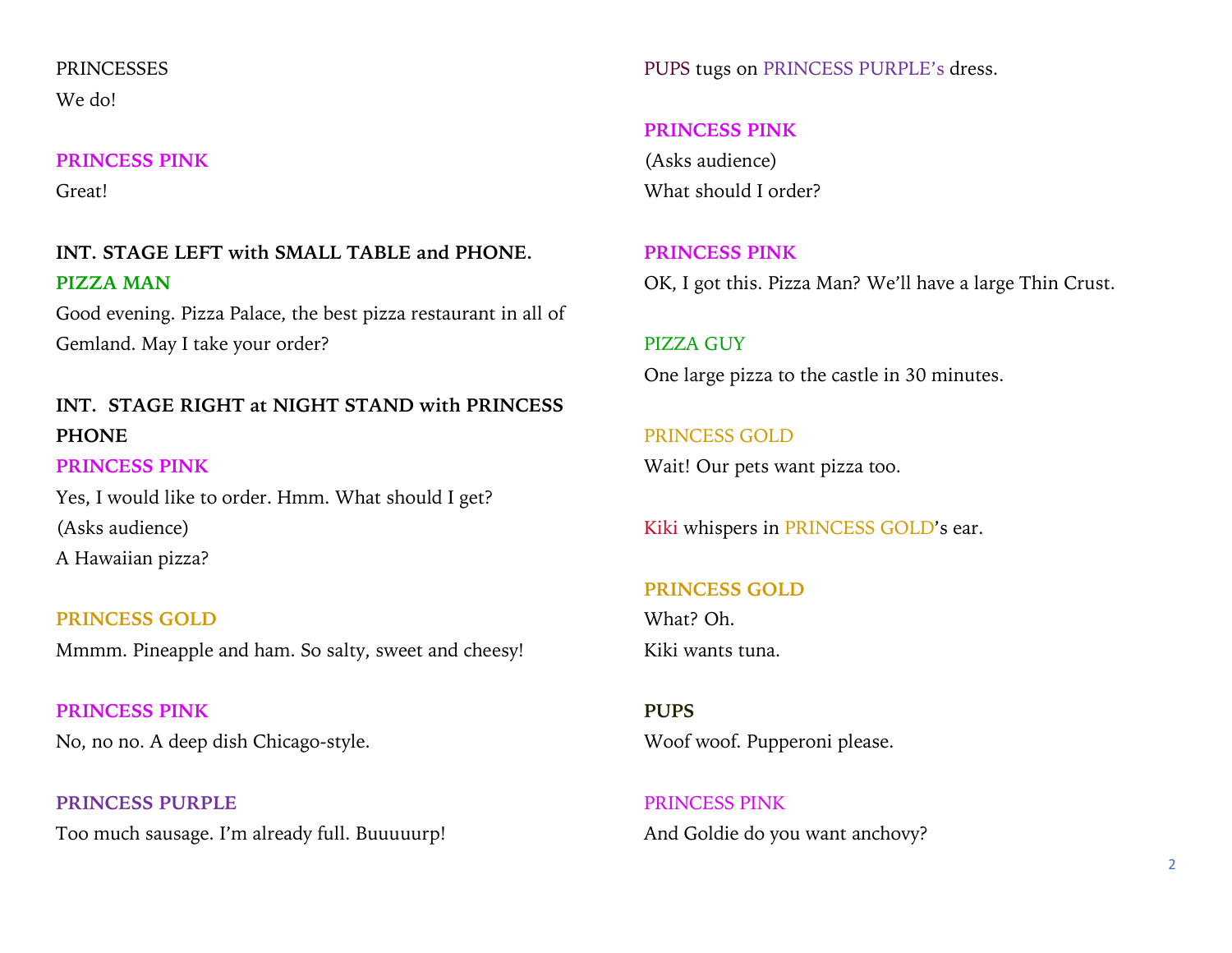# **AT THE BEDROOM WINDOW**

ALIEN SPACE SHIP with ALIEN 1 and ALIEN 2 look through the window.

## **GOLDIE**

I want vegan seaweed.

**PRINCESS PINK** Ok. One vegan seaweed pizza. Did you get that?

## **PIZZA GUY**

Yep. One Thin Crust pizza. And a tuna, pepperoni and a vegan seaweed pizza. Thanks for your business.

HANG UP PHONES. Pizza Guy exits.

**PRINCESS PURPLE** I love sleep overs.

ALL PRINCESSES And we love being princesses!

# PRINCESS PINK I have an idea. Let's play dress-up. I have a treasure box of jewels.

**All PRINCESSES** try on jewelry in the mirror and play dance music. **PETS** frolic and chase a toy on the rug.

**INT – STAGE LEFT PRINCESS BEDROOM** ALIEN 1 and ALIEN 2 appear stage right.

**ALIEN 1** Earthlings love Ariana Grande.

# **ALIEN 2**

And cute puppies. I want a puppy. And a cat.

## **ALIEN 1**

Planet Zuzubar doesn't have any pets. Let's take these ones. We have lots of seaweed to feed the goldfish on Zuzubar.

## **ALIEN 2**

Come here little dog. What's your name? Pups? Kiki.

**ALIENS TAKE PETS** and exit stage left.

**INT. STAGE LEFT**  PIZZA GUY knocks on the door.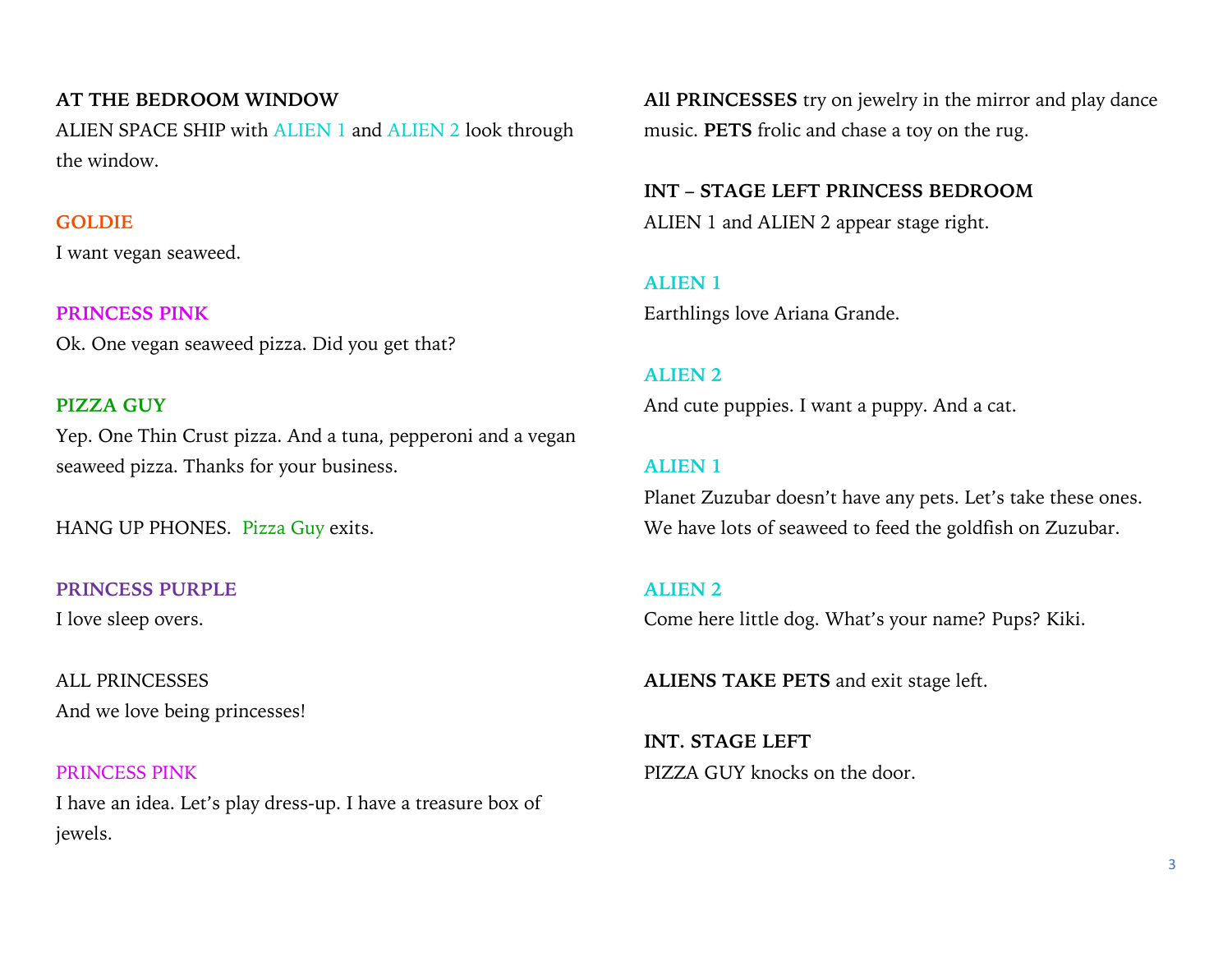**PIZZA GUY**

Pizza Man. Delivery!

# **PRINCESSES**

Yay!

PRINCESS PINK walks to the door and takes the pizzas. PRINCESS PURPLE and PRINCESS GOLD set up a picnic cloth for the pizza party.

### **PIZZA GUY**

Here's you go.

## **PRINCESS PINK**

Just a minute! (gets her purse) Thank you. Here's your tip.

PIZZA GUY leaves.

# **INT – PRINCESS BEDROOM**

**PRINCESS GOLD** This party is fun. I'll try the seaweed pizza.

**PRINCESS PURPLE** Tuna. Pee-yew. Kiki where are you?

## **PRINCESS GOLD**

Pups? PRINCESS PINK is at the dresser where GOLDIE's FISH BOWL used to be.

## **PRINCESS PINK**

Goldie's missing!

**PRINCESSES** search the room for the pets.

**PRINCESSES** Goldie. Pups. Kiki.

**LADY BLUE SKYE** enters stage left.

#### **LADY BLUE SKYE**

Yoo Hoo! Hello? Has anyone seen my poodle Boo Bear? I took him for a walk and now he's missing.

**PRINCESS GOLD** Kiki, Pups and Goldie are gone too.

**PRINCESS PURPLE** What happened? All our pets are missing.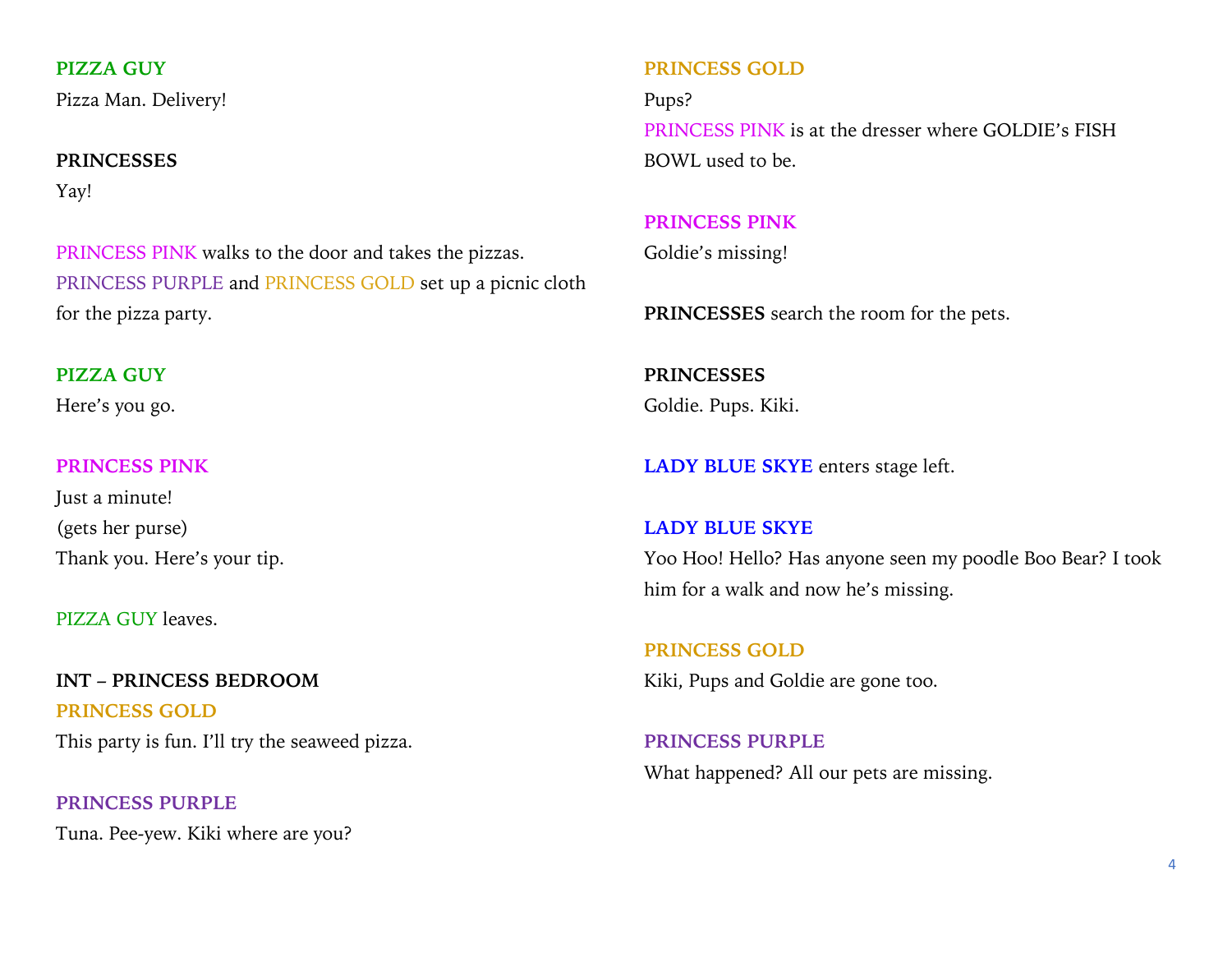**PRINCESS PINK**

I know who to call.

## **PRINCESS PINK**

(on phone) Detective Riley. Come right away. Something terrible has happened at the castle. Our pets are missing.

DETECTIVE RILEY enters stage left.

**DETECTIVE RILEY** Hello. I'm Detective Riley. Nice to meet ya. Nobody move. I'm looking for clues.

**ALL PRINCESSES** freeze.

**DETECTIVE RILEY** inspects various corners of the bedroom.

**DETECTIVE RILEY** (to Princess Gold) Were they in this room?

## **PRINCESS GOLD**

(still frozen) Yes. They were in this room.

**DETECTIVE RILEY** Were they healthy?

## **PRINCESS PINK**

(still frozen) They were very healthy.

**DETECTIVE RILEY** Were they frisky?

# **PRINCESS PURPLE** (still frozen)

Pups was extra frisky.

**DETECTIVE RILEY**  That leaves only one explanation. Relax everyone.

**PRINCESSES** and **LADY BLUE SKYE** relax and exhale. They all gather around DETECTIVE RILEY.

**PRINCESS GOLD** Have you solved the mystery Detective Riley?

**DETECTIVE RILEY**  Yes. Your pets were stolen.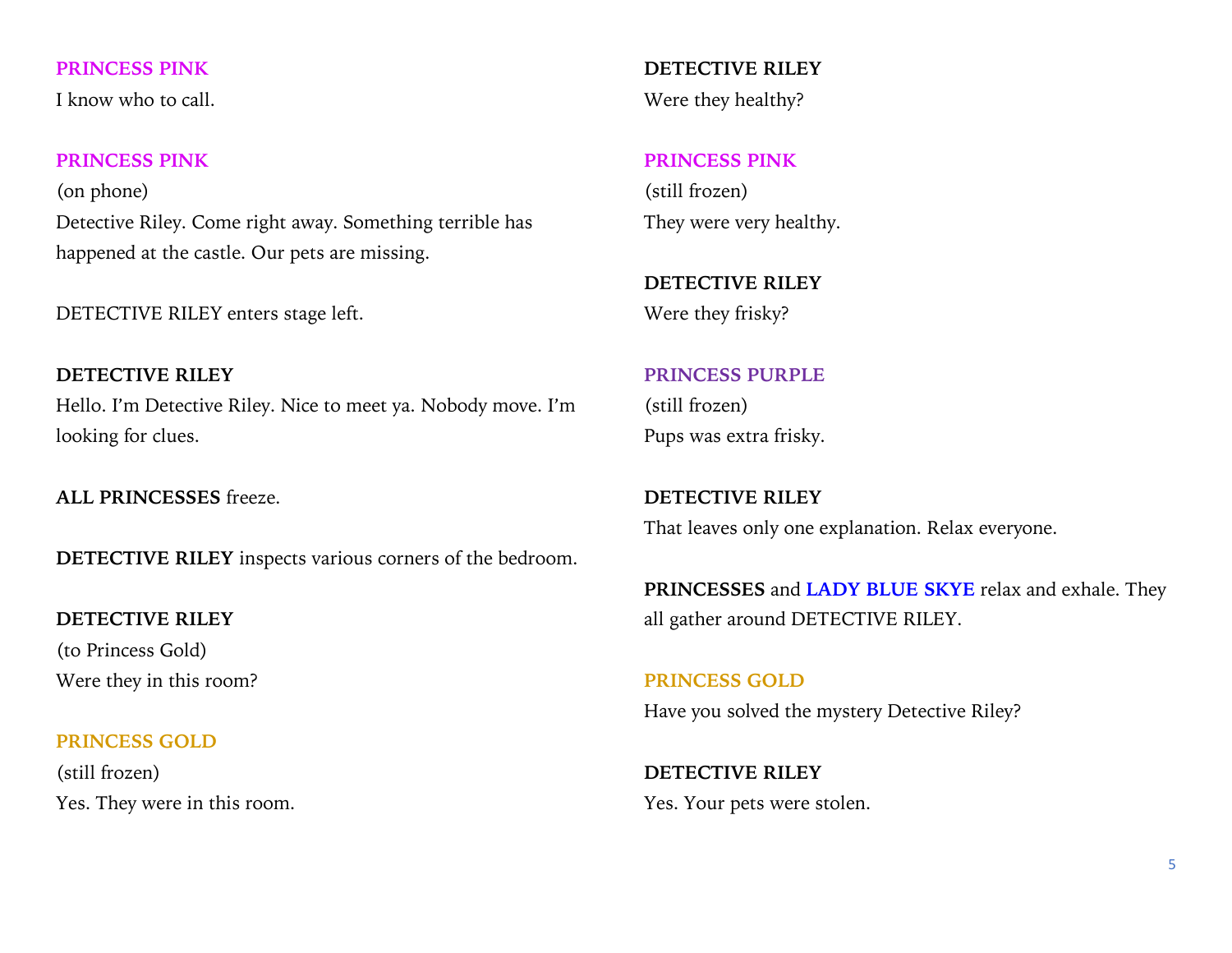Everyone gasps.

**DETECTIVE RILEY**  (points up to the spaceship above window.) By aliens

Everyone gasps.

# **PRINCESSES** No! Kiki! Pups! Goldie! Come back.

**LADY BLUE SKYE** Kuku Boo Bear, my baby boo boo!

**ALIEN 1** They belong to us now.

# **EVERYONE**

No!

**ALIEN 1** We will bring them to Zuzubar.

**ALIEN 2** Do not worry. We will love and care for them.

# **ALIEN 1**

We will order tuna and seaweed pizza every Friday. Pizza Palace delivers to Zuzubar.

# **PIZZA GUY**

(from window) He's right. We do.

**ALIEN 2**

Good-bye earthlings. Thank you for your pets. They are cute.

**PRINCESSES** No!!! Do something!

**DETECTIVE RILEY** No worries. Meet my friends the ASTRONAUTS.

**ASTRONAUTS** enter.

**LADY BLUE SKYE** Thank Jeepers! Save my poodle Boo Bear.

**DETECTIVE RILEY** Quick. Build a rocket ship and knock out the alien's craft. Hurry! There's not much time.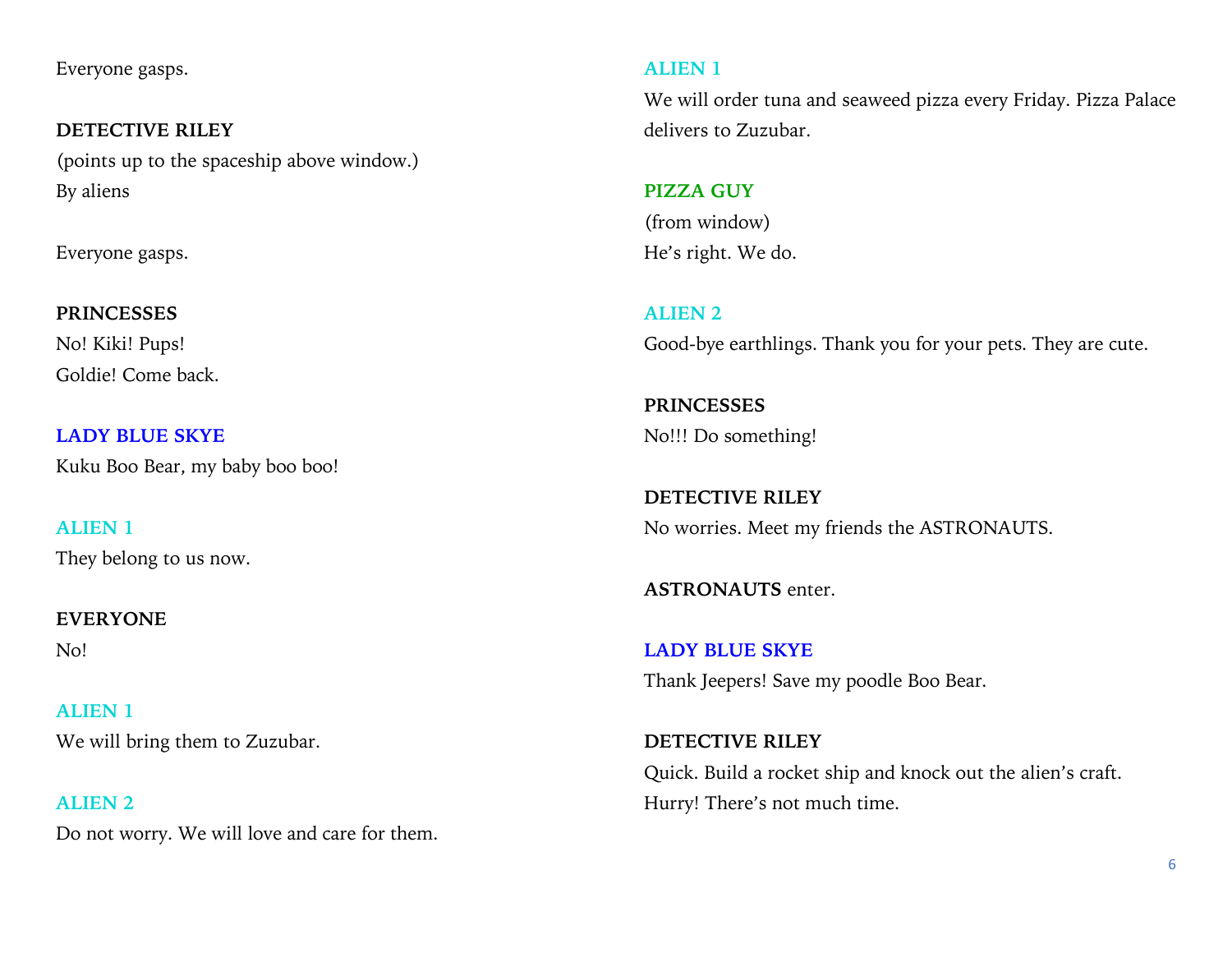## **ASTRONAUT 1**

At your service mam.

ASTRONAUTS take heap of poles and connectors and try to put them together.

## **LADY BLUE SKYE**

Can you go faster? My Boo Bear has to poo poo and he hasn't had dinner yet.

## **ASTRONAUT 2**

Going as fast as we can mam.

## **PRINCESS PINK**

(to Detective Riley) But it takes years of science and technology to build a rocket. This isn't going to work.

**DETECTIVE RILEY** Yea, but these guys are good.

**ASTRONAUT 2** Actually we're not. Just guessing here.

**EVERYONE** What?!

# **ASTRONAUT 1**

Couple more years of community college and I'll have that math degree.

## **DETECTIVE RILEY**

But you told me you were space engineers who could build a rocket ship.

**ASTRONAUT 1** Gotta start somewhere.

Astronauts finish stacking up a rickety space ship.

**ASTRONAUT 2** There it is. Fast, good and cheap.

**ASTRONAUT 1** And it's not good.

**PRINCESS PURPLE** Using logic that means this space ship is…

**DETECTIVE RILEY** Fast and cheap.

PRINCESS PINK picks up broken pieces of the space ship.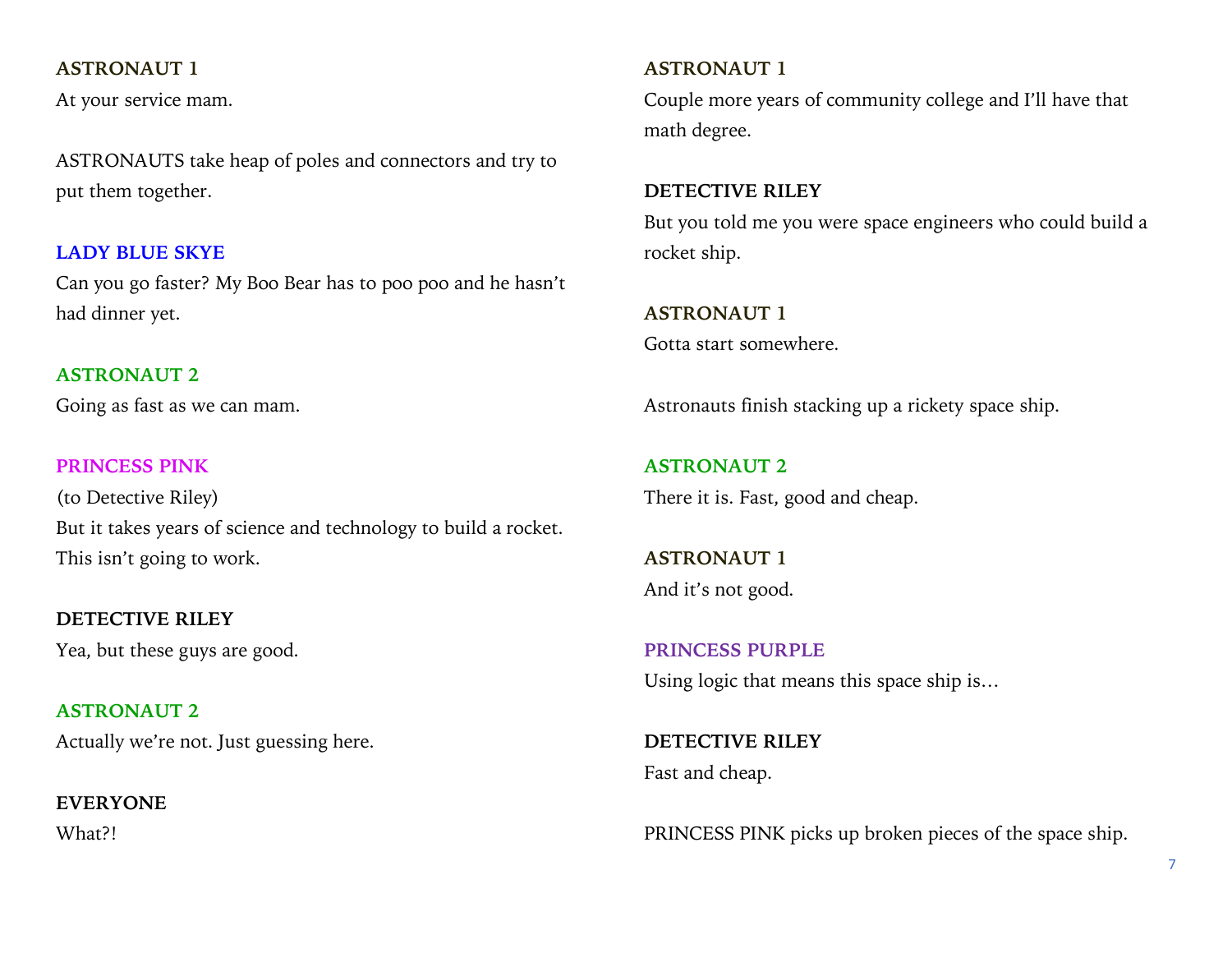**PRINCESS PINK** This doesn't work. What will we do?

**ALIEN 1** Good-bye earthlings. Thank you for your pets.

**ALIENS 2** See you next lightyear.

**DETECTIVE RILEY** Sorry I couldn't do better.

DETECTIVE RILEY and ASTONAUTS exit.

PRINCESSES and LADY SKYE fall down and weep.

**LADY BLUE SKYE** Boo Boo. My precious Boo Boo Bear.

**PRINCESS PINK** My Goldie.

**PRINCESS PURPLE** Pups.

**PRINCESS GOLD** Kiki. I miss the way she plays with my feet.

BASKETBALL PLAYER enters dribbling.

**BASKETBALL PLAYER** Why's everyone crying?

**PRINCESS GOLD** Aliens came and took our pets.

**BASKETBALL PLAYER** You mean those aliens?

**PRINCESS PURPLE** Yes and the astronauts couldn't build a space ship fast enough to rescue them.

**BASKETBALL PLAYER** No trouble at all. Watch this.

BASKETBALL PLAYER shoots ball and kits the space ship. The Kiki, Pups and Goldie fall out and land back in the bedroom.

**BASKETBALL PLAYER** Three points.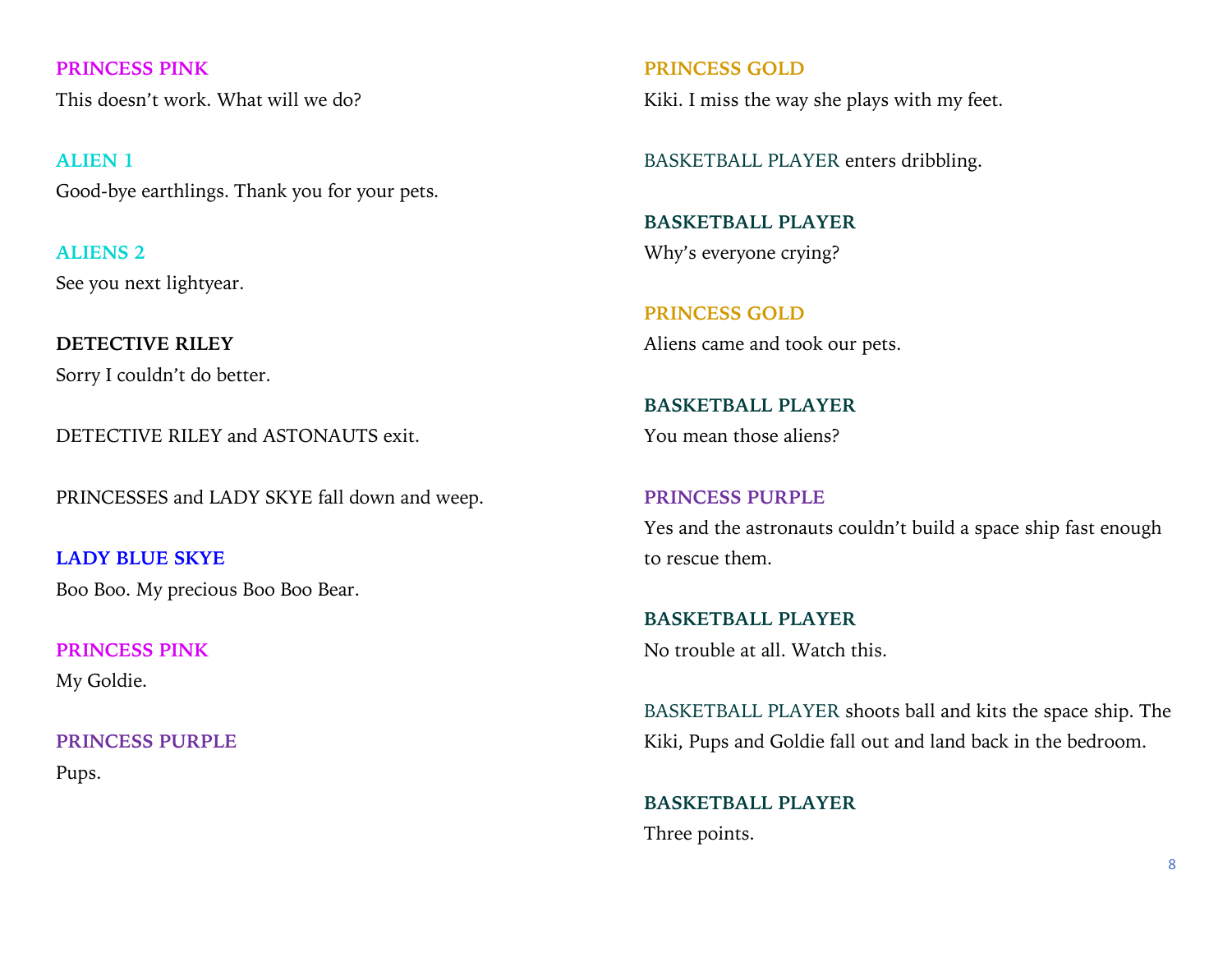#### **BASKETBALL PLAYER**

(Gives pets back to princesses.) One for you. You. And Goldie. I am in the WNBA.

**LADY BLUE SKYE** Boo Boo Bear come down.

**BOO BEAR** I want to see Zuzubar.

**LADY BLUE SKYE** I said now! I need you Boo Bo Bear.

**BOO BEAR**

Alright.

**BOO BEAR** jumps out of space ship and lands in the bedroom.

**BASKETBALL PLAYER** Safe and home sweet home. Anyone got leftover pizza?

**PRINCESS PINK** You can have all the pizza you want. Thanks for rescuing our pets.

## **BASKETBALL PLAYER**

Sure. I can do most anything I put my mind to. Math, science, painting, theater. Sometimes I even sing.

**LADY BLUE SKYE** Thank you Ms. Basketball Player. Let's go home Boo Bear.

**BOO BEAR** Arf! Arf!

LADY SKYE and BOO BEAR exit.

**PRINCESS PINK** Would you like to stay for our sleepover?

**BASKETBALL PLAYER** I'd love to. Y'all know TikTok? Renegade? PRINCESSES and BASKETBALL PLAYER Start to dance and take videos.

Lights FLASH. LOUD space ship NOISES.

## **ALIEN 1**

Surrender your pets earthlings. Or you will die.

PRINCESS scream and clutch their pets.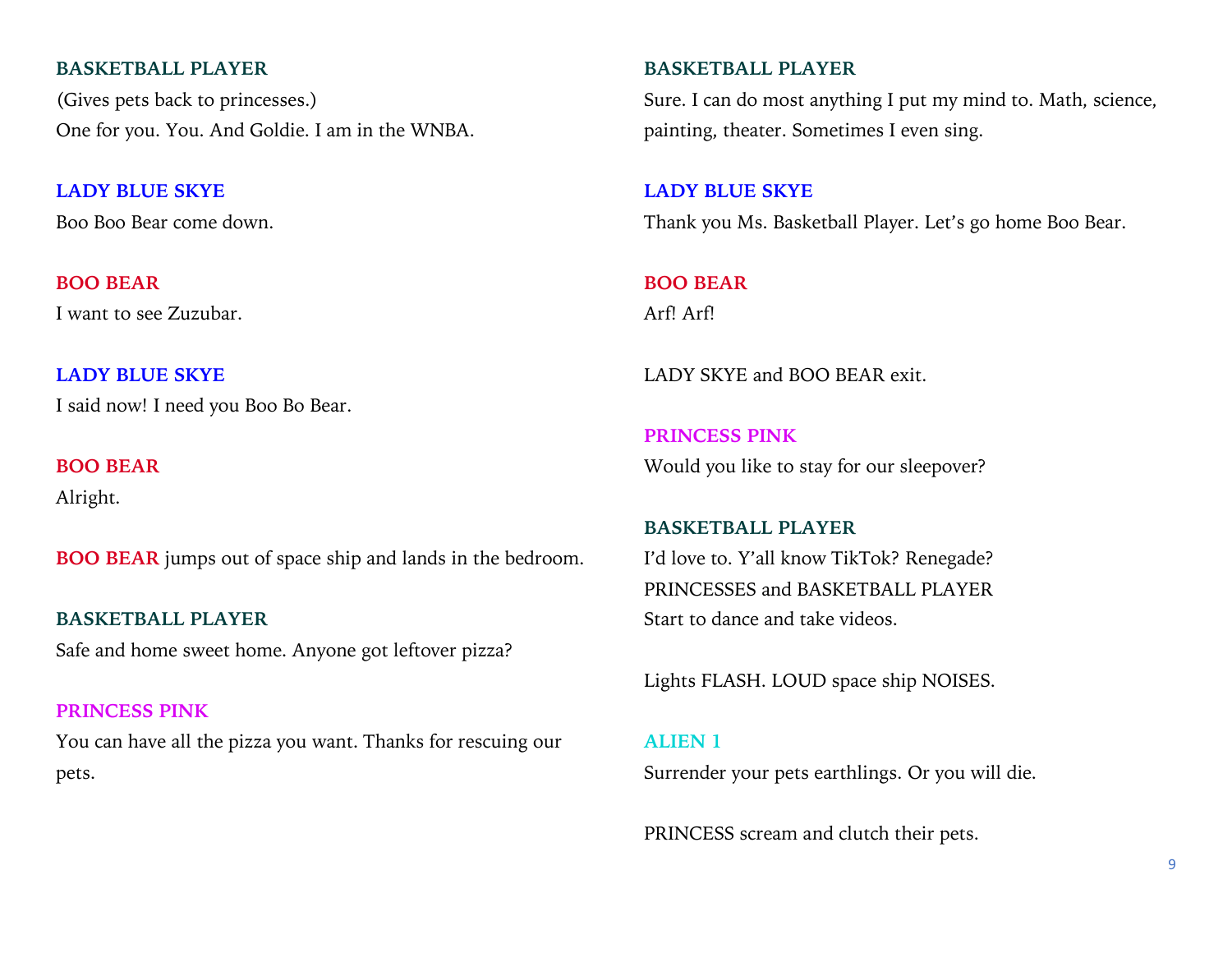## **ALIEN 2**

This is your last chance to surrender peacefully. We will destroy your planet in 5-4-2-3-

# **BASKETBALL PLAYER**

Hold up!

Lights stop flashing.

## **BASKETBALL PLAYER**

Hold up. What is it you really want?

## **ALIEN 1**

We want pets too. Our planet only has aliens and seaweed.

## **BASKETBALL PLAYER**

You should have said something. There are plenty of pets up for adoption at the shelter.

#### **ALIEN 2**

What do you mean "shelter"

#### **BASKETBALL PLAYER**

The rescue shelter is where you go to get pets that need a home. I'm also a veterinarian. I work there on weekends.

#### **ALIEN 2**

Are they as adorable as these pets?

# **BASKETBALL PLAYER**

Of course. All kinds of cats, dogs, guinea pigs and maybe even a turtle.

LADY BLUE SKY leans her head in the window.

**LADY BLUE SKYE** That's where I got Boo Bear. Thank you Dr. Drizz.

## **BASKETBALL PLAYER**

You're welcome. Take care of the pets and they will take care of you.

## **ALIEN 1**

Rescue shelters. We can learn much from these earthlings.

### **PRINCESS PURPLE**

(to Aliens) Before you fly back to Zuzubar would you like to have a picnic with us?

ALIENS join the others for a pizza party. ALIEN 2 plays with Kiki and a cat toy.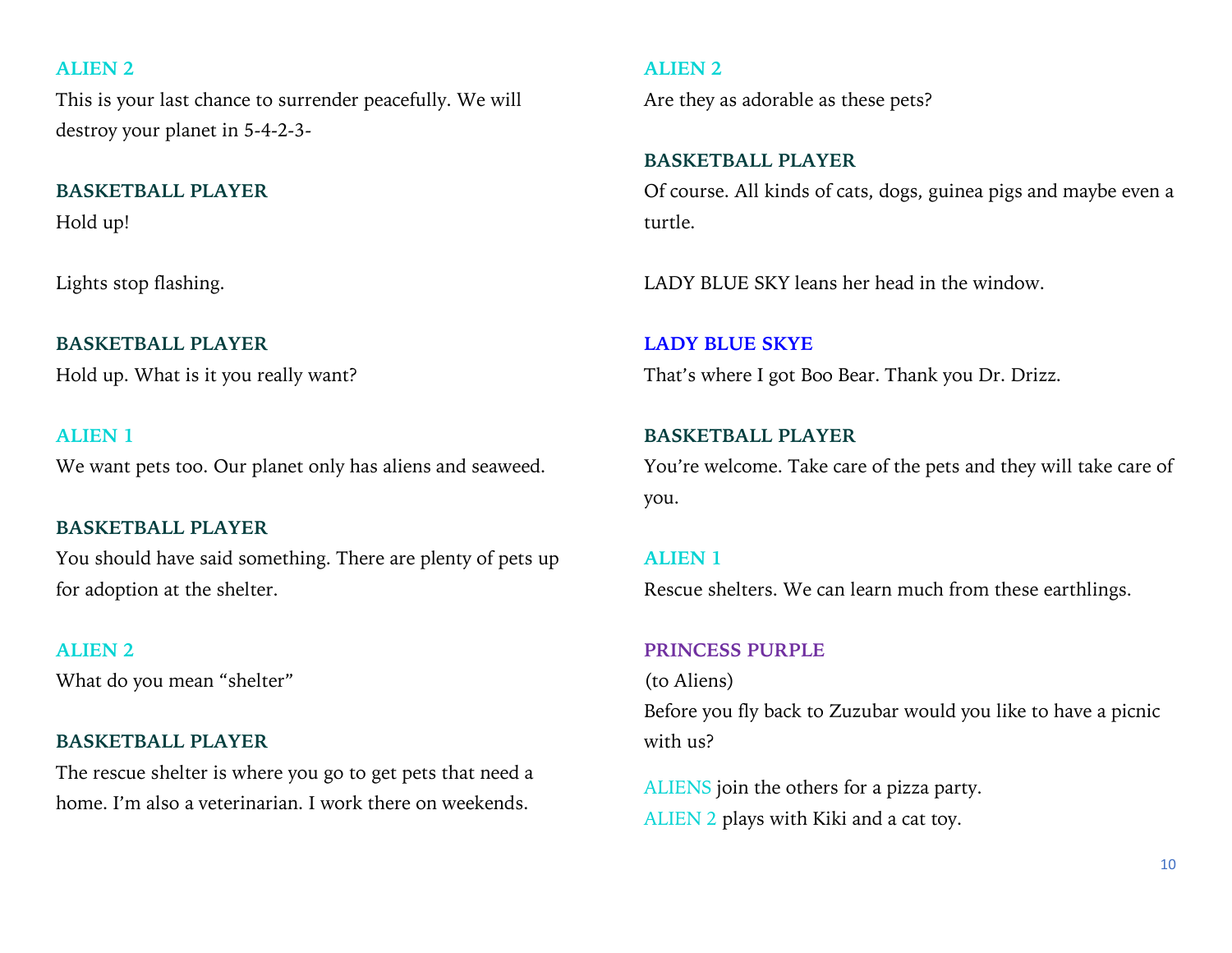ALIEN 1 throws a tennis ball. Pups fetches.

**BASKETBALL PLAYER** I know a few dogs at the shelter who would love to play fetch in outer space.

#### **ALIEN 1**

This pizza is delicious. Tastes like tuna.

## **BASKETBALL PLAYER**

(to ALIENS) Come on. I'll take you to the shelter so you can adopt your own cat or dog.

**ALIEN 2** plays with the cat toy himself. Kiki pounces on him.

**ALIEN 2** So much fun!

**ALIEN 1** And I love pizza.

**PIZZA GUY** leans in from the window.

**PIZZA GUY** 1-800-Pizza Universe. We now deliver to Zuzubar.

# **INT. BEDROOM PRINCESS PINK**

(yawns) Let's go to bed. I'm tired. Party's over everyone.

ALIENS, BASKETBALL PLAYER, PIZZA MAN exit.

**PRINCESS PURPLE** This was the best sleepover ever.

PRINCESSES snuggle under the covers.

**PRINCESS PURPLE** I hope it wasn't all a dream.

Curtain closes.

# **NARRATOR** (Like The Twilight Zone)

And that's how the story ends. Three princesses. Having a sleepover. What they didn't expect was aliens landing and taking their pets. Or a famous WNBA player saving the day. But it all worked out.

**EVERYONE** Because we worked together!